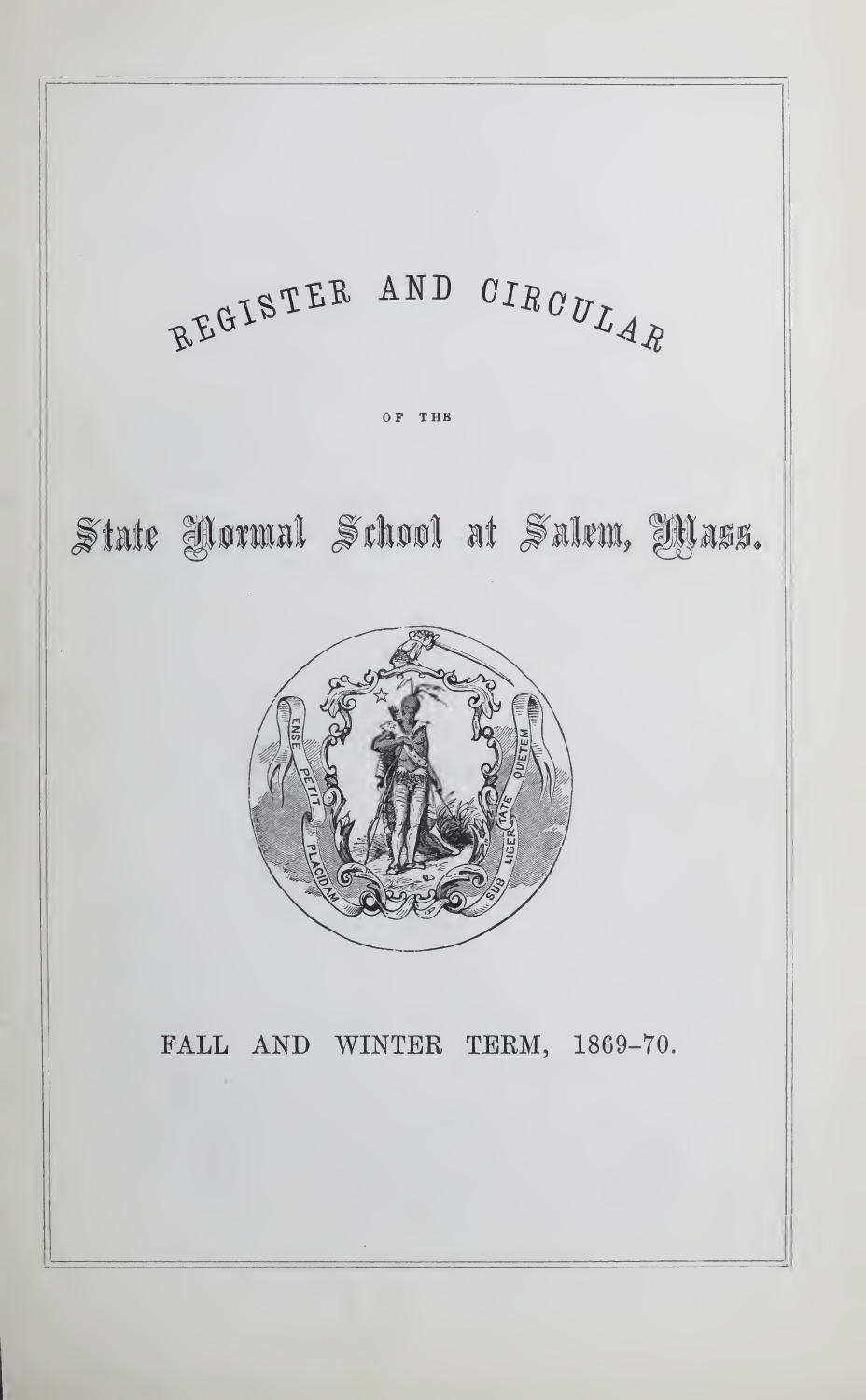Digitized by the Internet Archive that in 2012 with funding from the  $\,$ Federally funded with LSTA funds through the Massachusetts Board of Library Commissioners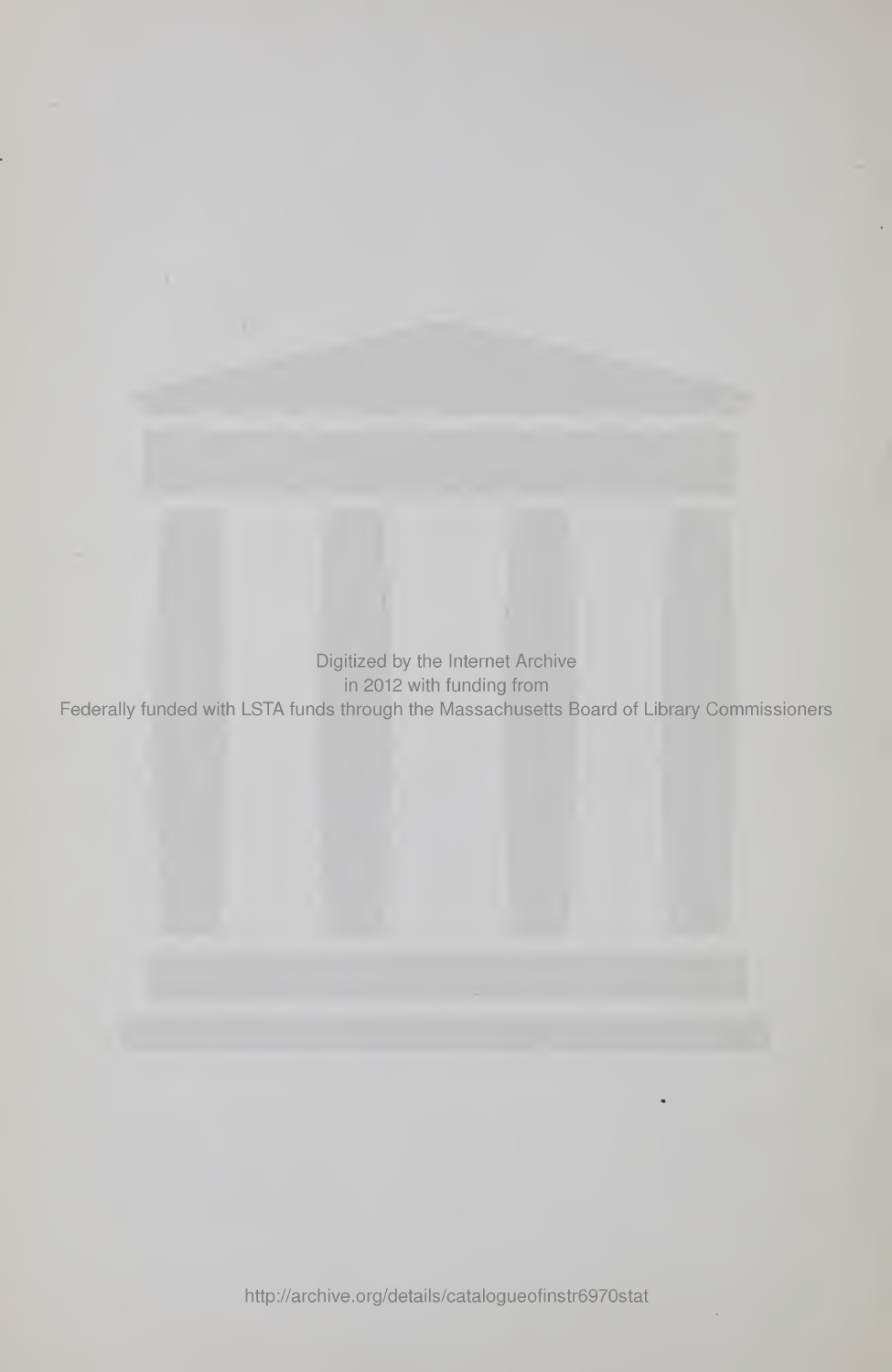# Register for the Fall and Winter Term, 1869-70.

#### $\sim$

BOARD OF EDUCATION.

HIS EXCELLENCY, THE GOVERNOR. HIS HONOR, THE LIEUTENANT GOVERNOR. GARDINER G. HUBBARD, A. M., Cambridge. Rev. WILLIAM RICE, A. M., Springfield. Hon. EMORY WASHBURN, LL.D., Cambridge. Rev. Samuel T. Seelye, D.D., Easthampton. JOHN D. PIIILBRICK, A. M., Boston. DAVID H. MASON, A. M., Newton Centre. Rev. A. A. MINER, D.D., Boston.

Hon. Joseph White, L.L. D., Sec'y and Treas'r. Rev. Samuel C. Jackson, D.D., Assist. Sec'y. ABNER J. PHIPPS, A. M., Agent, West Medford.

## BOARD OF VISITORS.

Rev. A. A. MINER, D. D., Boston. | Hon. JOSEPH WHITE, L.L.D., Boston.

## INSTRUCTORS.

DANIEL B. HAGAR, A, M., Principal. ELLEN M. DODGE. MARY E. WEBB. Caroline J. Cole. MARY N. PLUMER.'

SOPHIA O. DRIVER.

M. ISABELLA HANSON.

HARRIET L. MARTIN.

MARY A. CURRIER, Teacher of Elocution.

MARY A. CLARKE, Teacher of Drawing.

Hon. JOSEPH WHITE, L.L. D., Lecturer on Civil Polity.

Prof. WILLIAM P. ATKINSON, Lecturer on English Literature.

Prof. EDWARD S. MORSE, Lecturer on Zoology.

 $\mathcal{S}$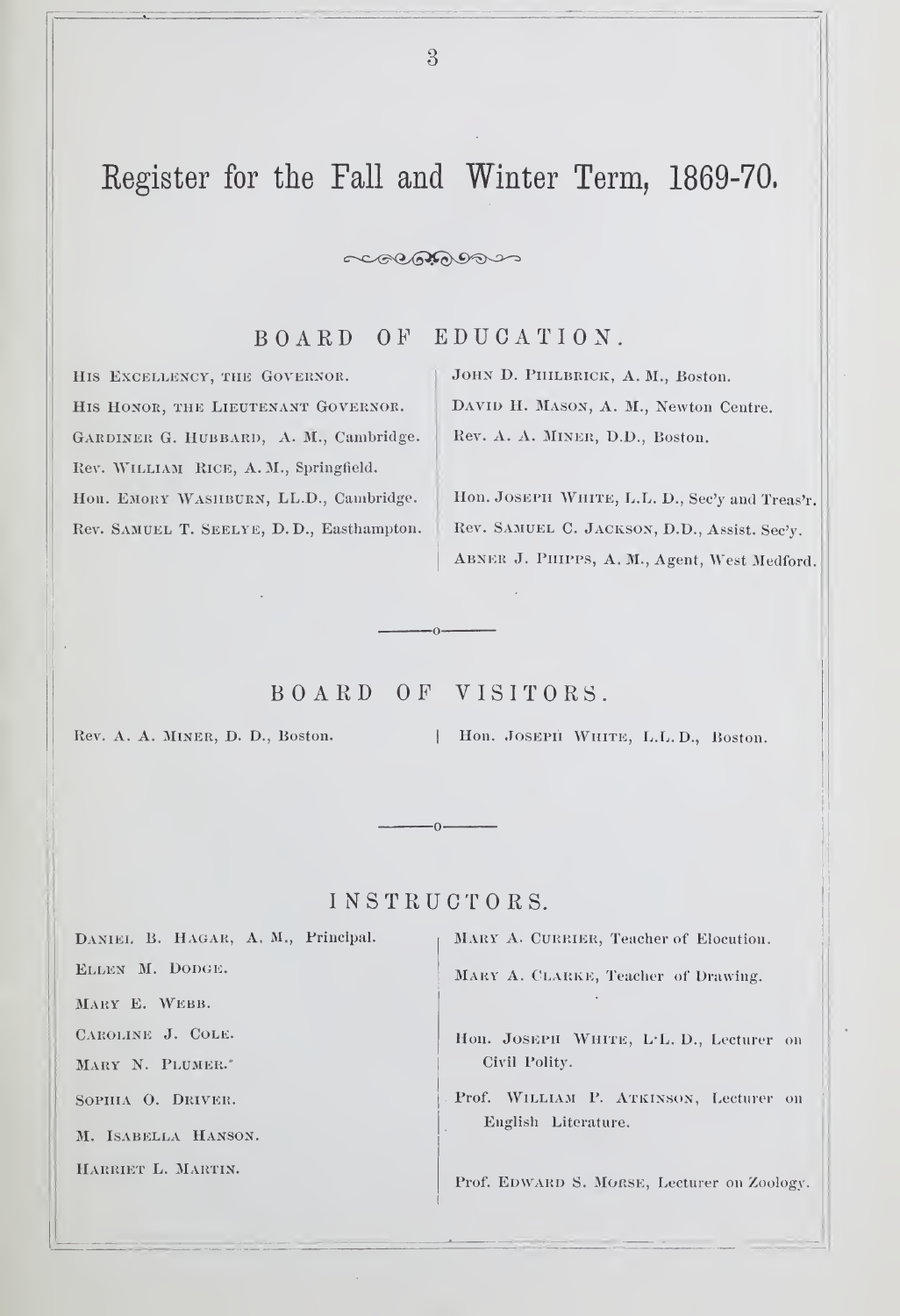## STUDENTS.

4

## $\mathfrak{C}$ lann  $\mathfrak{A}$ .

Harriet D. Bowen, Salem. Eliza M. Hussey, Nantucket. Elizabeth C. Bridge, Peterboro', N. Y. Amy Hutchins, North Cambridge. Marietta Clarke, Topsfield. Georgiana R. Kehew, Salem. Annie D. Dalton, Salem. Ella E. Merithew. Lowell. Mary E. Emery, Montpelier, Vt. | Martha A. Paul, Lowell. Evelyn S. Foster, Reading. Mary E. Seger, Swampscott. Anna M. George, Oakdale. E. Adelaide Towle, Newburyport. Jessie Girdwood, New Bedford. | Eliza J. Wallace, Lawrence. Eliza C. Gutterson, Lynn. Frances A. Whittier, Danversport. Amanda M. Hadley, Lowell. Hattie F. Wiley, Lynnfield. Annie L. Hale, Salem. Eliza O. Williams, Winchester. Ida A. Hill, Lowell. Sarah E. Wyman, Arlington. 26.

Esther S. Baylies, Taunton. Ellen M. Humphrey, Marblehead.

## $C$ lass  $E$ .

Margaret B. Agan, Saratoga Springs. Ella Mills, Dunbarton, N. H. N.Y. Ruth A. Morrill, East Salisbury. Abbie G. Billings, Greenland, N. H. Maria E. Paul, Lynn. Alice L. Blaney, Swampscott. | Anna A. Reid, East Providence, R. I. Annie F. Breed, Lynn. | Margaret C. Schouler, Arlington. Charlotte E. Brown, Lowell. S. Louisa Stearns, Brookline. Helen A. Brown, E. Providence, R. I. Mary E. Stuart, Boston Highlands. Emily R. Bullard, Chicago, 111. Sarah L. Thomas, Wakefield. Sarah E. Butler, Charlestown. | Priscilla K. Titcomb, Newburyport. Emma L. Chadwick, Chelsea. | Florence A. Todd, Lynn. Gulielma Coffin, Nantucket. Rosina H. Treadwell, Flushing, N.Y. Arvilla A. Cross, Boston. Emma L. True, Chelsea. Lydia M. Folger, Nantucket. Olive E. Underhill, Salem. M. Jennie Geer, Lowell. Maria T. Wells, Deerfield Cen., N. H. Martha E. Glover, Salem. Laura B. White, Salem. Mary W. Griffin, Litchfield, N. H. | Alice G. C. Whitney, Southborough. Mary A. Legge, Chelsea. | Eliza L. Wing, Sandwich. Addie E. Merrill, Chelsea. Alice J. Winward, E. Cambridge. 35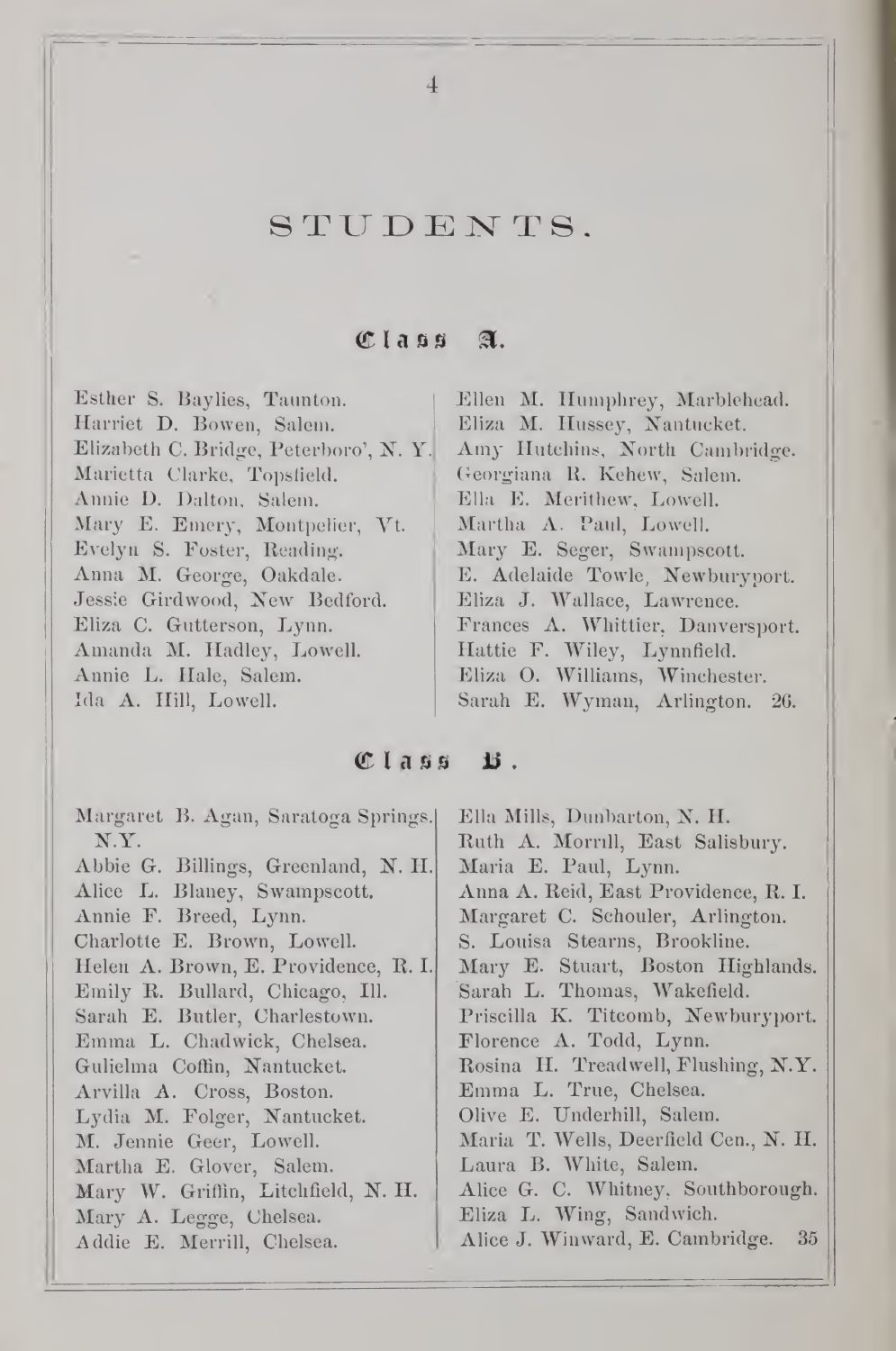#### C. Class

Emily J. Allen, Marblehead. Ruth B. Bailey, Lowell. Carrie L. Barrell, Lewiston, Me. Ellen G. Burnap, Dunstable. Ella F. Butterfield, Wakefield. Virginia A. Clarkson, Newburyport. Annie C. Coburn, Charlestown. Emma A. Damon, Reading. Lucy L. Drown, Fisherville. N. H. Adele E. Fabens, Salem. Lucy J. Freeman, Lowell. E. Adelaide Hamblet, Dracut. Julia M. Healey, Lowell. Clarie E. Hewes, Lynnfield Centre. Emma E. Howard, Chelsea.

Emily A. Howe, Lowell. Eleanor M. Magee, North Chelsea. Isabel Neal, Saugus Centre. Isabelle L. Parsons, Lynnfield Centre. Emma C. Perkins, East Walpole. Clara E. Phelps, North Chelsea. Mira A. Prime, Salem. Emma A. Swasey, Salem. Helen F. Teel, Peabody. Francena F. Trask, Beverly. A. Mary Tredick, Union, N. H. Annie J. Wiggin, North Chel, a. Elizabeth M. Wilson, Marbleh Georgiana Young, Lanesville. 29.

#### $\mathbb{C}$ lass  $\mathbb{D}$ .

Elizabeth Anderson, W. Windham, Hannah M. Harris, Marblehead. Emily D. Haskeil, Rockport. N.H. Ella F. Bass, Newburyport. Hannah F. Hathaway, New Bedford. Emma H. Healey, Lowell, Ada S. Blood, Groton Junction. Mary A. I. Hersey, Melrose. Amy G. Brown, Stoneham. Harriet E. Horne, Wolfboro', N. H. Emma F. Clifford, Lynn. Mary E. Cloutman, Salem. Eva E. Howlett, Saugus. Gertrude M. Colgate, MacGregor, Io. Clara E. Hoyle, Dracut. Ella J. Corthell, Hingham Centre. Sarah F. Jewett, Lynn. Ida C. Currier, Middleton. Elizabeth N. Jones, Georgetown. Lizzie L. Cutting, Cohasset. Frances Jones, Lynn. Lucy C. Elliott, Charlestown, Ella M. Kemp, North Cambridge. M. Isabel Farrant, Salem. Jennie W. Kennedy, Milton. Eliza J Kidder, North Saugus. Eliza C. Flower, New Orleans, La. Louisa B. Ford, West Lynn. Emma F. Kimball, Lowell. Sarah J. Fuller, Hartland, Me. Snsan F. Kimball, West Boxford. Kate A. Labaree, Charlestown, N. H. Sarah M. Girdler, Beverly. Annie B. Gould, Chelsea. Julia E. Leighton, Lowell. Carrie S. Gowing, Lynnfield Centre. Mary F. Liffin, Beverly. Julia A. Gowing, North Wilmington. Drusilla S. Lothrop, Collasset. Olive R. Graves, Middleton. Evelyn L. Makepeace, Lynn.

 $\tilde{5}$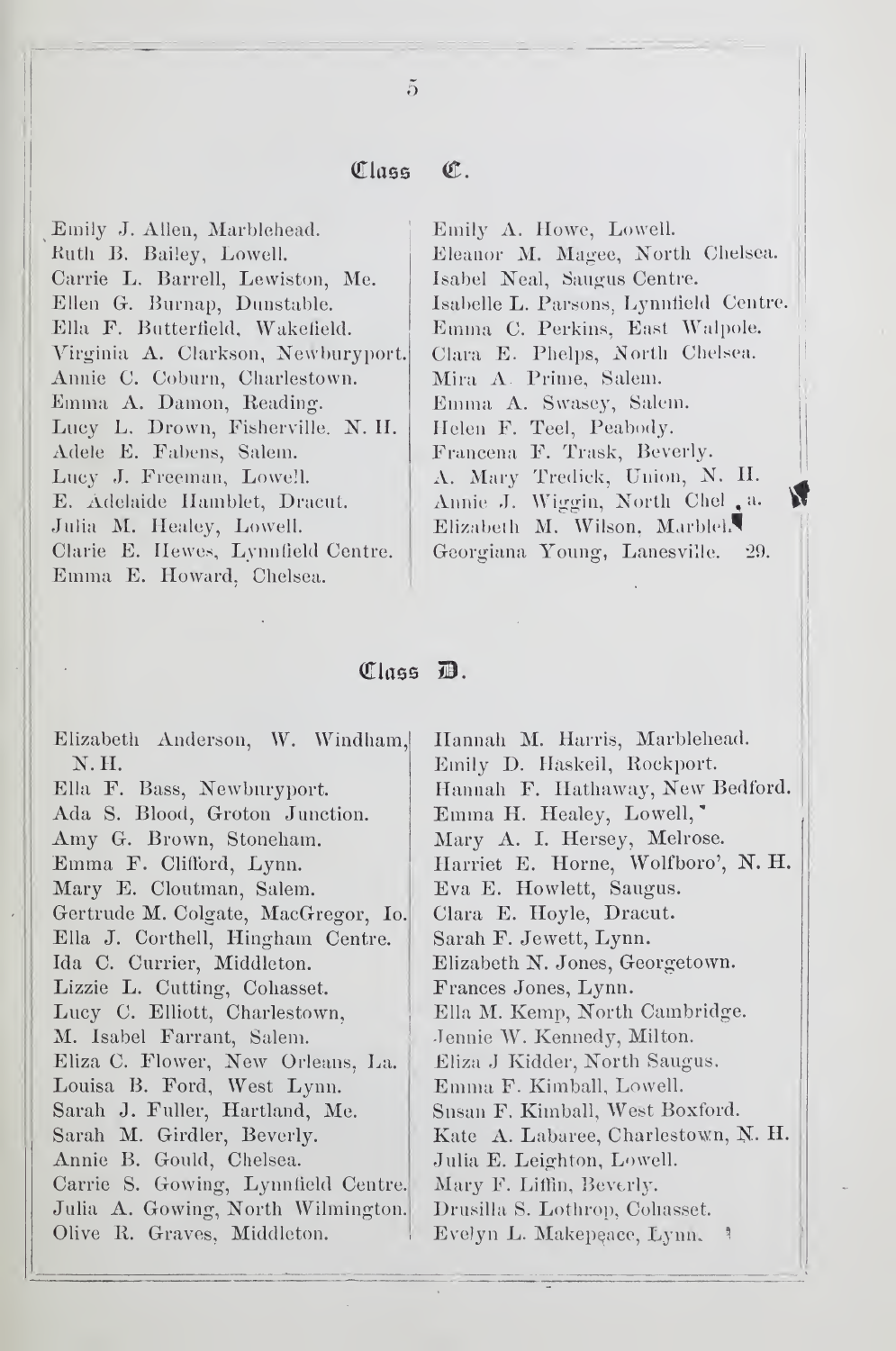Julia M. McDuffie, North Andover. Margie A. Meesick, Lynn. Elizabeth Sarah Morgan, Oakham. Eliza J. Murphy, Salem. Anna F. Newhall, Saugus Centre. Ettie M. Oliver, East Saugus. Martha R. Orne, Lynn. Lucy E. Parsons, Salem. Martha W. Pedrick, Beverly. Plarriet E. Perkins, Maiden Centre. Mary E. Poor, So. Lawrence. Alice W. Rogers, Chelsea. Frances Roundey, Beverly. Jane E. Shedd, Oakham. Marianna Smith, Salem. Elsie R. Soper, Middleton. Mary E. Southwick, Blackstone.

Ella S. Stanwood, Lowell. Clara M. Staton, Lynn. Mary R. Staton, Lynn. Caroline Stevens, Gloucester. Ellen M. Stiles, Middleton. Hannah C. Swift, Yarmouth Port Laura J. Symonds, Salem. Mary L. Taylor, Dracut. Emma M. Tonks, Maiden. Evelyn M. Walton, Saugus Centre. Georgiana Walton, Saugus. Irine S. Ward well, Andover. Elizebeth B. Wetherbee, Boston. Emma L.Wiley, Lynn field. Annie L. Wilkins, Middleton. Mary E. Wilkins, Peabody. 74

Number of pupils in attendance the present term,  $\dots \dots \dots \dots 164$ . Number of different pupils during the past year,  $\dots\dots\dots\dots 216$ .

6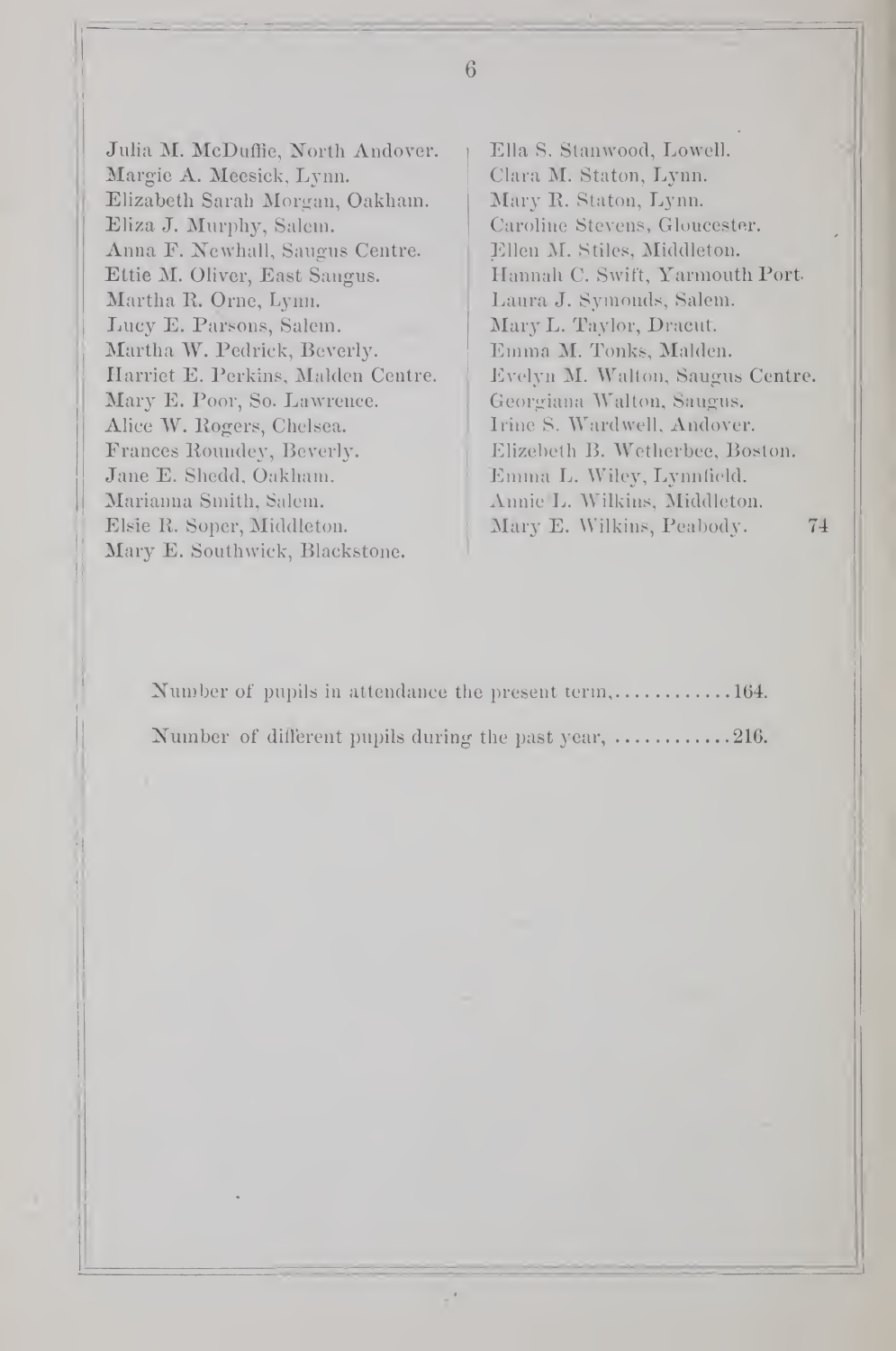## STATE NORMAL SCHOOL....SALEM, MASS.

THIS INSTITUTION was established by the Commonwealth of Massachusetts, with the liberal co-operation of the City of Salem and the Eastern Railroad Company, for the direct preparation of Female Teachers to instruct in the Common and High Schools required by law. It is under the charge of the State Board of Education, and of a special Board of Visitors. During the period that has elapsed since the reception of the first Class, in September, 1854, one thousand two hundred and ninety-one Ladies have been members of the School ; and of these, five hundred and fifty-seven have received diplomas, upon the honorable completion of the prescribed course of study.

#### School Year and Terms.

The School Year is divided into two terms, each containing nineteen weeks of study, with a week's recess near the middle of the term.

The next Spring Term will commence on Thursday, February 17, 1870, and will close on Thursday, July 7, 1870.

The present term will close on Thursday, January  $\mathfrak{L}0$ , 1870, with public  $\overline{\phantom{a}}$ Lexercises of Examination and Graduation, commencing at 9 o'clock, A. M.

#### gl D m i s s i o n.

Candidates for admission must be at least sixteen years of age ; must present a satisfactory certificate of good moral character; must declare their full intention of faithfully observing the regulations of the School, during their connection with it, and of afterwards teaching in the public schools of Massachusetts;\* and must

\* Ladies designing to teach in other States or in private schools may be admitted by paying \$15 a term for tuition.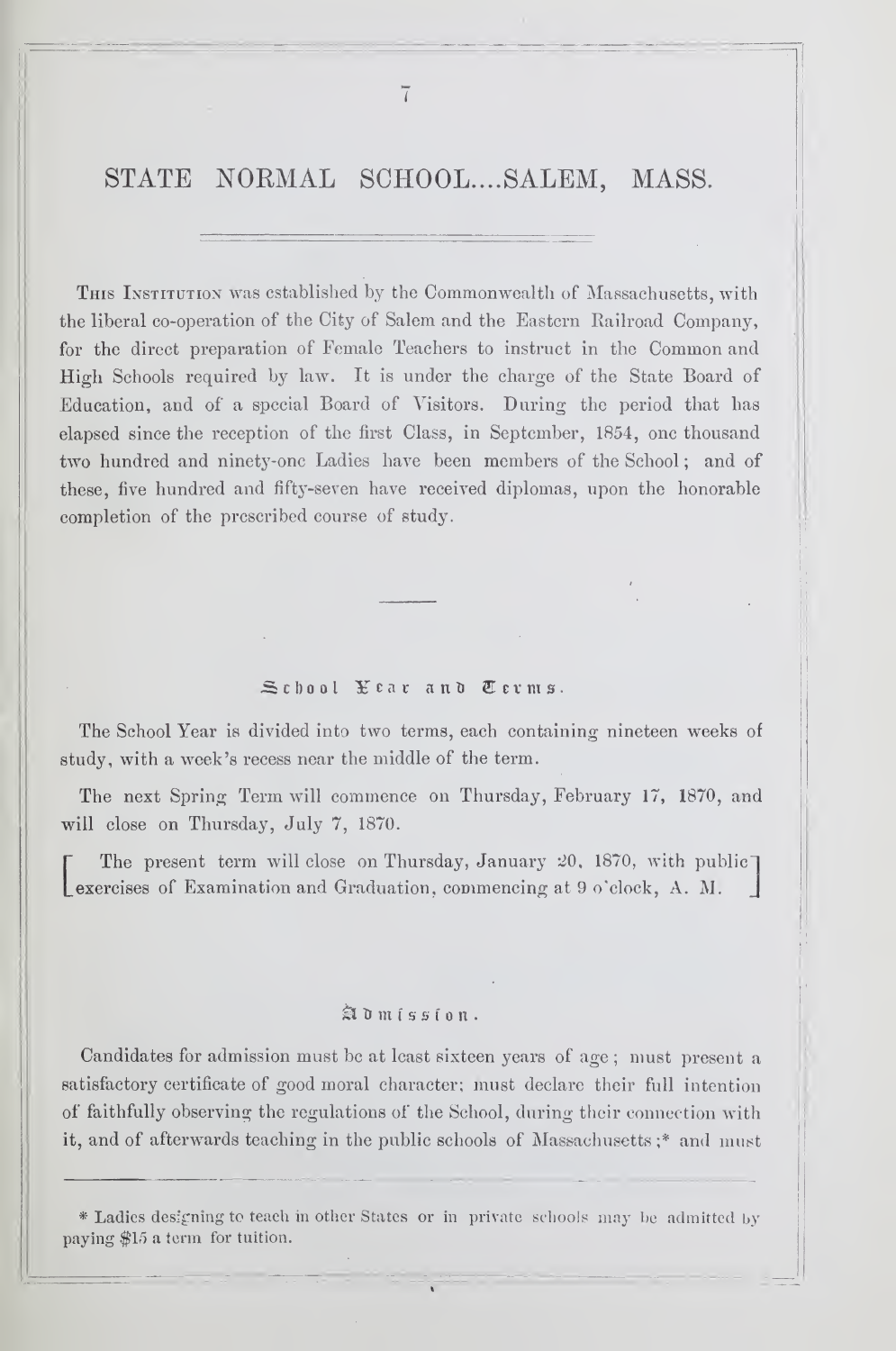pass a satisfactory examination in Reading, Spelling, Defining, Writing, Arithmetic, English Grammar, Geography, and the History of the United States. A greater age and higher attainments than those prescribed, with some experience in teaching, render the course of study in the Institution still more useful.

The Examination for admission takes place on Thursday, the first day of each term, commencing at 9 o'clock, A. M. Except in extraordinary cases, no one is examined later in the term.

## $C_0$ urse of  $\mathfrak{S}$  tudp.

The Board of Education, by a vote passed January 9, 1866, prescribed the following Course of Study for the State Normal Schools :

I

" The time of the course extends through a period of two years; and is di vided into terms of twenty weeks each, with daily sessions of not less than five hours, five days each week.

#### BRANCHES OF STUDY TO BE PURSUED.

#### First Term.

- 1. Arithmetic, oral and written, begun.
- 2. Geometry, begun.
- 3. Chemistry.
- 4. Grammar and Analysis of the English Language.

#### Second Term.

1. Arithmetic completed ; Algebra begun.

2. Geometry completed ; Geography and History begun.

- 3. Physiology and Hygiene.
- 4. Grammar and Analysis couipleted.
- 5. Lessons once or twice a week in Botany and Zoology.

## Third Term.

- 1. Algebra completed; Book-keeping.
- 2. Geography and History completed.
- 3. Natural Philosophy.
- 4. Rhetoric and English Literature.
- 5. Lessons once or twice a week in Mineralogy and Geology.

#### Fourth Term.

1. Astronomy.

- 2. Mental and Moral Science,—including the principles and art of Reasoning.
- 3. Theory and Art of Teaching,—including
	- (1.) Principles and Methods of Instruction.
	- (2.) School Organization and Government.
	- (3.) School Laws of Massachusetts.
- 4. The Civil Polity of Massachusetts and the United States.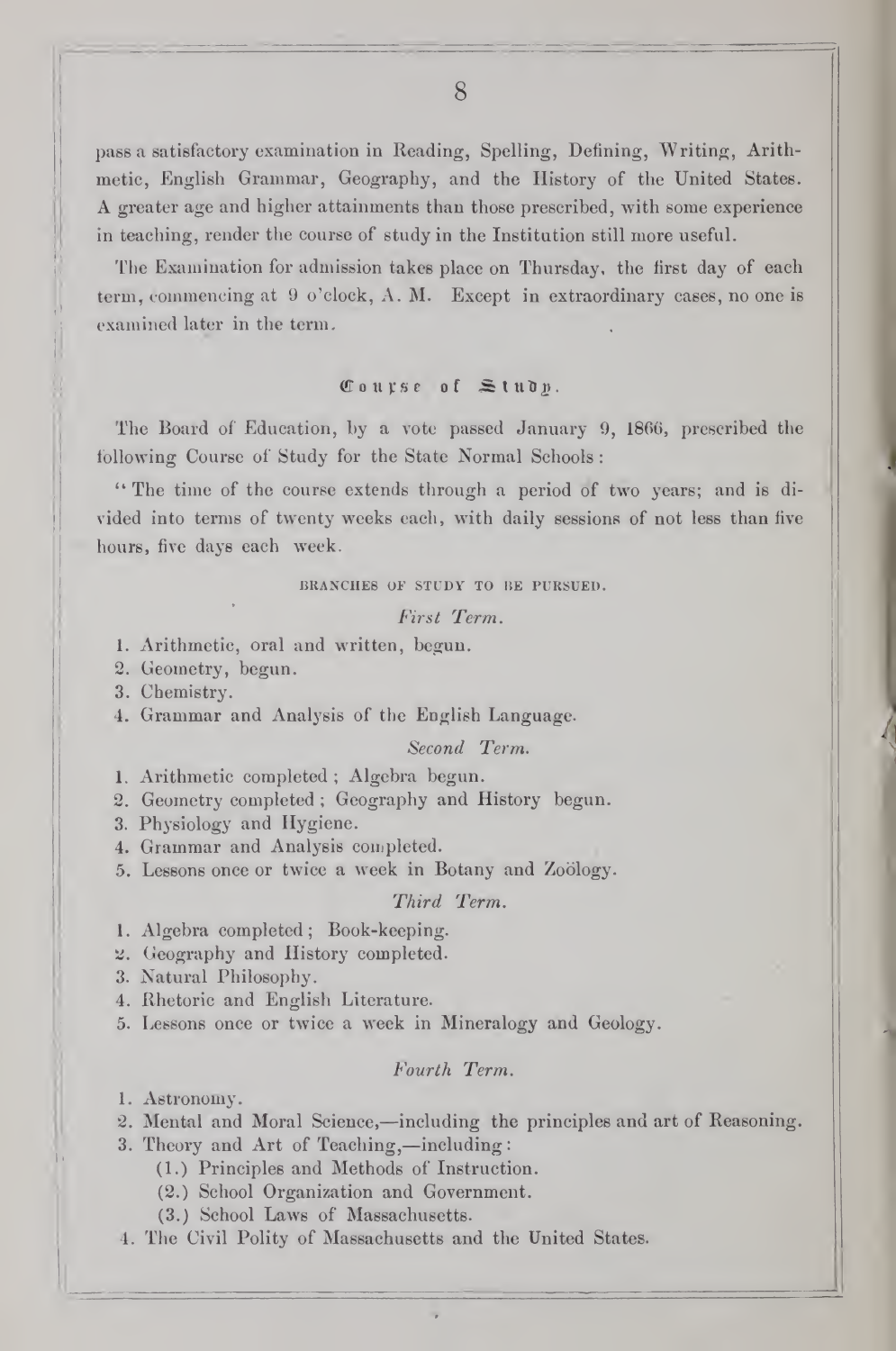In connection with the foregoing, constant and careful attention to be given throughout the course to drawing and delineations on the blackboard; music; spelling, with derivations and definitions ; reading, including analysis of sounds and vocal gymnastics ; and writing.

The Latin and French languages may be pursued as optional studies, but not to the neglect of the English course.

General exercises in composition, gymnastics, object lessons, &c., to be con ducted in such a manner and at such times as the Principals shall deem best. Lectures on the different branches pursued, and on related topics, to be given by gentlemen from abroad, as the Board or the Visitors shall direct, and also by the teachers and more advanced scholars.

The order of the studies in the course may be varied in special cases, with the approval of the Visitors."

#### Aims und Wethods of Study und Training.

The ends chiefly aimed at in this School are, the acquisition of the necessary knowledge of the Principles and Methods of Education, and of the various branches of study, the attainment of skill in the art of teaching, and the general development of the mental powers.

From the beginning to the end of the course, all studies are conducted with especial reference to the best ways of teaching them. Recitations, however excellent, are not deemed satisfactory unless every pupil is able to teach others that which ehe has herself learned. In every study the pupils in turn occupy temporarily the place of teacher of their classmates, and are subjected to their criticisms as well as those of their regular teacher. Teaching exercises of va rious kinds form a large and important part of the school work. During the Senior term, object lessons are given to classes of primary school children, so that every pupil obtains, before graduating, considerable experience in teaching children to observe, think, and give expression to thought.

Nearly all the studies are conducted upon the topical plan. Text-books are used, to a large extent, as books of reference. The committing of text-books to memory is avoided as far as possible, the scholars being trained to depend upon thoughts rather than words.

A great object of the school is to make the pupils investigate, think, and <sup>f</sup> peak for themselves ; to make them independent, self-reliant, and ready to meet whatever difficulties may arise.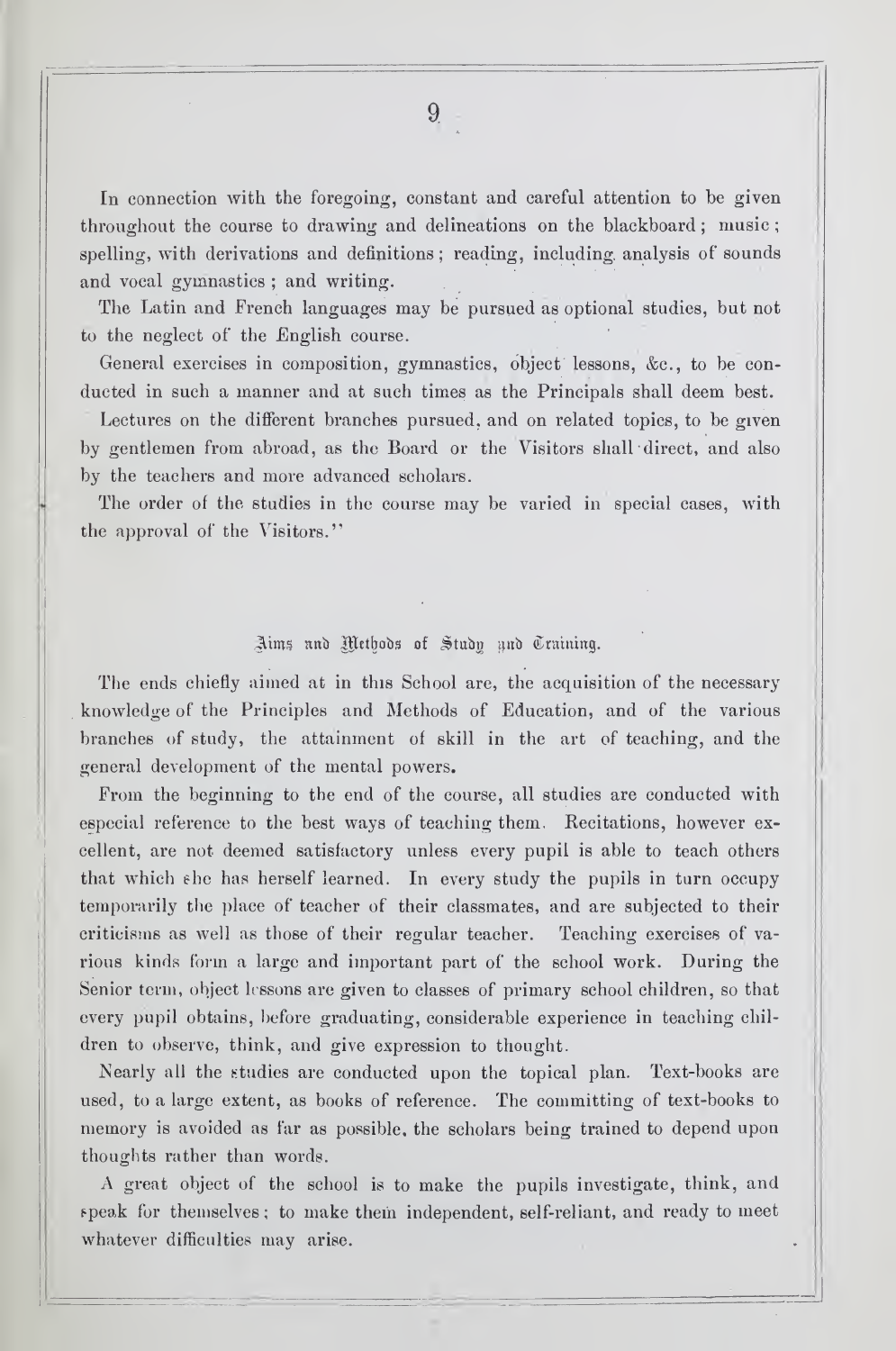### ^ <sup>t</sup> <sup>s</sup> <sup>c</sup> <sup>t</sup> <sup>p</sup> <sup>I</sup> <sup>i</sup> <sup>n</sup> <sup>c</sup>

The discipline of the school is made as simple as possible. Pupils are expected to govern themselves ; to do without compulsion v^hat is required, and to refrain voluntarily from all improprieties of conduct. Those who are unwilling to conform cheerfully to the known wishes of the Principal and his Assistants, are presumed to be unfit to become teachers.

It is not deemed necessary to awaken a feeling of emulation in order to induce the scholars to perform their duties faithfully. The ranking of scholars according to their comparative success in their studies, is not here allowed. Faithful attention to duty is encouraged for its own sake, not for the purpose of obtaining certain marks of credit.

#### Promotions and Graduations.

Promotions from one class to another are made at the close of each term by means of thorough written examinations. These examinations include every study pursued during the term, and the result in each study must be satisfactory to entitle the pupil to advance to the study next in order. A general failure on the part of a pupil compels her to retake the entire work of the term. In cases of partial failure, reexaminations are allowed. In the Senior term, a special examination is had in all the branches taught in the common schools, and only those who pass it successfully are permitted to graduate. Young ladies who possess good natural abilities and right habits of study, find no serious difficulties in passing the required examinations.

#### Fibrary, Apparatus, and Museum.

The Institution has a valuable Library, containing, in works for general ref erence and reading, and in text-books, about eight thousand volumes. It has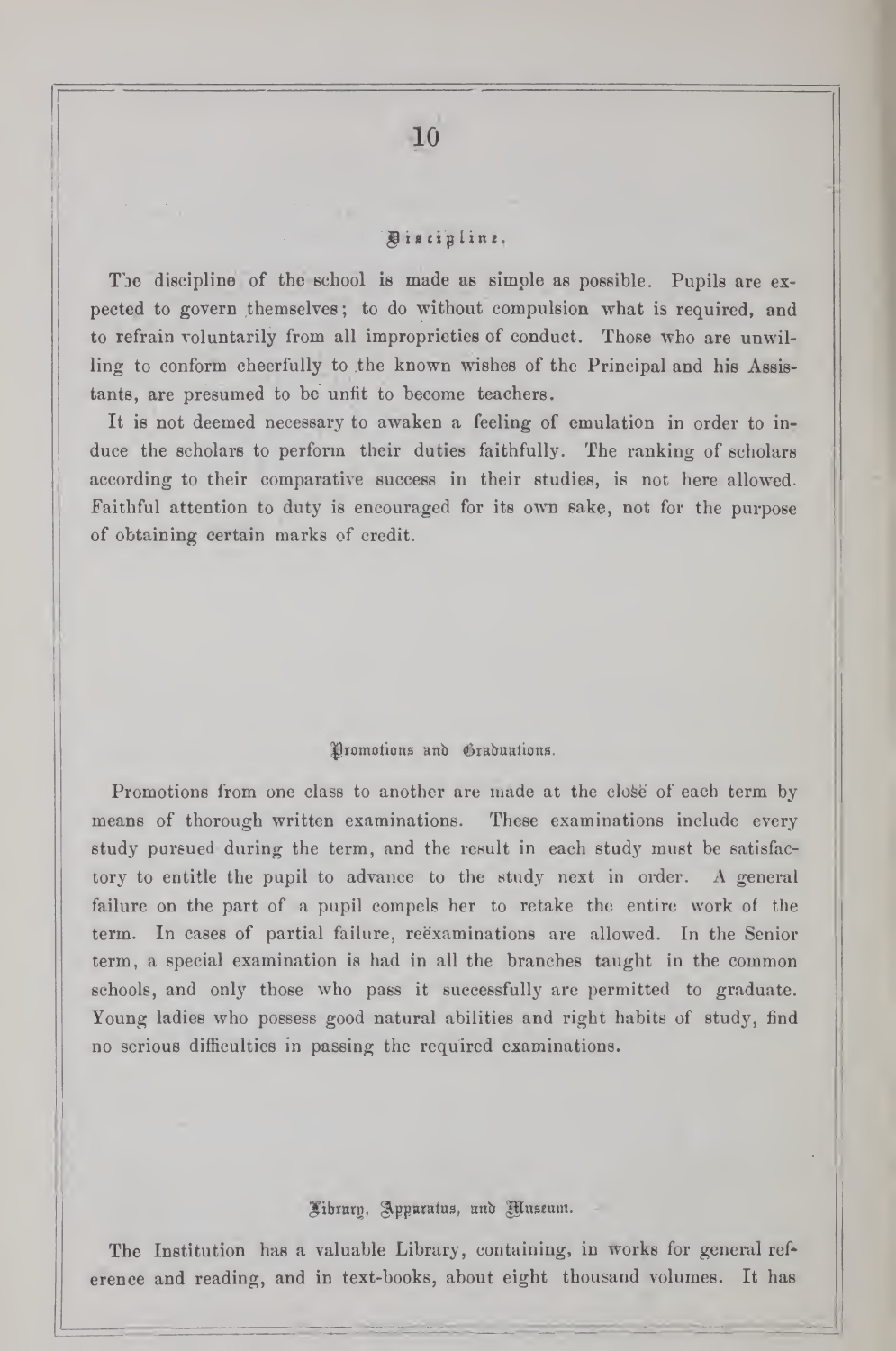also, a fair supply of philosophical apparatus, and a Museum containing a large collection of specimens illustrating various departments of science.

The friends of the higher education of women can confer a great benefit upon the Institution by making donations to its Library and Museum. Any aid in this direction will be gratefully acknowledged.

#### Esser Institute and Peaboon Academy of Science.

The important advantages offered by these well known and most useful Institutions are freely enjoyed by the members of the Normal School. The large, and, in some respects, unequalled Museum and Cabinet belonging to the Institute and Academy, affords rare opportunities for studies in various departments of Science; and the instructive meetings of the Essex Institute for the discussion of Historical and Scientific subjects, possess great value for all who are interested in the study of History and of Nature.

### $E$ xpenses, Aid,  $x_c$

Tuition is free to those who comply with the condition of teaching in the public schools of Massachusetts, wherever they may have previously resided. A small fee (\$2.00) is paid by each pupil at the beginning of the term, for incidental ex penses.

The text-books required are mostly furnished without charge from the School Library. It is recommended, however, that the pupils should bring with tbem, for purposes of reference and comparison, the text-books which they have already studied ; and they should especially be provided with a Bible, a Dictionary, and a recent Atlas.

11